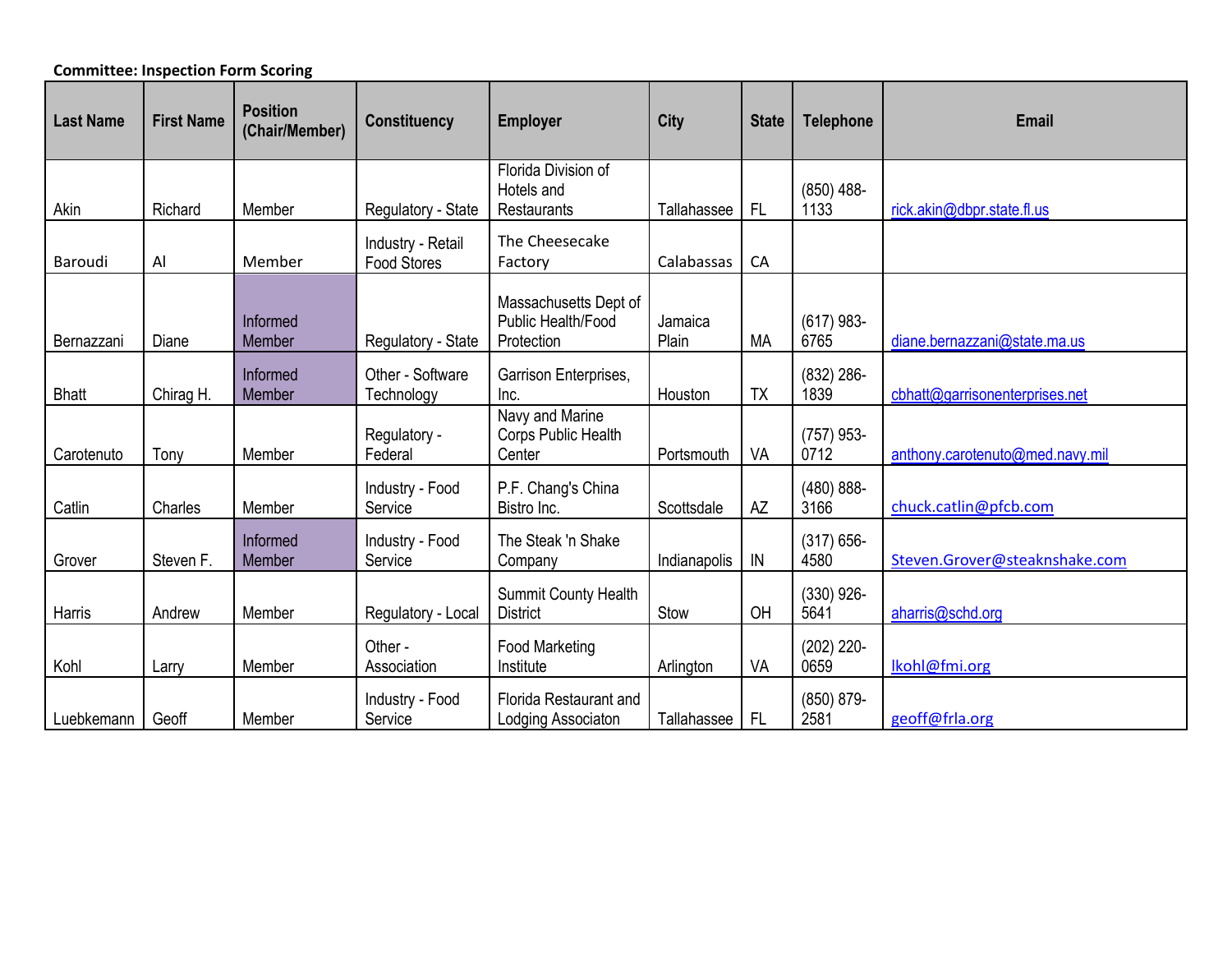| Martin                       | Dave            | Member                                | Regulatory - State                         | Oregon Public Health<br><b>Division</b>               | Portland               | <b>OR</b> | $(971) 673 -$<br>0457 | david.c.martin@state.or.us             |
|------------------------------|-----------------|---------------------------------------|--------------------------------------------|-------------------------------------------------------|------------------------|-----------|-----------------------|----------------------------------------|
| Tryba                        | Casimir M.      | Member                                | Industry - Retail<br><b>Food Stores</b>    | Big Y Foods, Inc.                                     | Springfield            | <b>MA</b> | $(413) 504 -$<br>4450 | tryba@bigy.com                         |
| Tufto                        | <b>Brad</b>     | Consultant                            | Regulatory -<br>Federal                    | <b>FDA</b>                                            | Spokane                | <b>WA</b> | 509-353-<br>2554      | brad.tufto@fda.hhs.gov                 |
| <b>Information Gatherers</b> |                 |                                       |                                            |                                                       |                        |           |                       |                                        |
| Hardister                    | Bill            | Member                                | Regulatory - Local                         | <b>Mecklenburg County</b><br><b>Health Department</b> | Charlotte              | <b>NC</b> | $(704)$ 336-<br>5533  | bill.hardister@mecklenburgcountync.gov |
| <b>Nesel</b>                 | <b>Nancy</b>    | Member                                | Industry - Retail<br><b>Food Stores</b>    | The Cheesecake<br>Factory                             | Calabassas             | <b>CA</b> | $(818) 871 -$<br>5884 | nnesel@thecheesecakefactory.com        |
| <b>Sherratt</b>              | Grant           | Member                                | Other - Software<br><b>Technology</b>      | <b>Steton Technology</b>                              | St. George             | UT        | $(435) 656 -$<br>5655 | grant.sherratt@steton.com              |
| Vergne                       | Sue             | <b>Member - Team</b><br><b>Leader</b> | Industry - Food<br>Service                 | Jack in the Box Inc.                                  | San Diego              | CA        | $(858) 571 -$<br>2171 | sue.vergne@jackinthebox.com            |
| <b>Academia/Researchers</b>  |                 |                                       |                                            |                                                       |                        |           |                       |                                        |
| Almanza                      | <b>Barbara</b>  | <b>Chair</b>                          | Academia                                   | <b>Purdue University</b>                              | West<br>Lafayette      | IN        |                       | almanzab@purdue.edu                    |
| <b>Binkley</b>               | Margaret        | <b>Co-Chair</b>                       | Academia                                   | <b>The Ohio State</b><br><b>University</b>            | <b>Columbus</b>        | OH        | $(614)$ 292-<br>4529  | binkley.62@osu.edu                     |
| <b>Nover</b>                 | Neal J.         | Co-Chair                              | <b>Other - Software</b><br><b>Services</b> | <b>WinWam Software</b>                                | <b>Mount</b><br>Laurel | <b>NJ</b> | $(856)$ 273-<br>6988  | nealnov@winwam.com                     |
| Kennedy                      | <b>Terrence</b> | <b>Member</b>                         | <b>Industry - Food</b><br><b>Service</b>   | <b>Starbucks Coffee</b><br>Company                    | <b>Manchester</b>      | <b>MA</b> | $(617) 784 -$<br>2884 | tkennedy@starbucks.com                 |